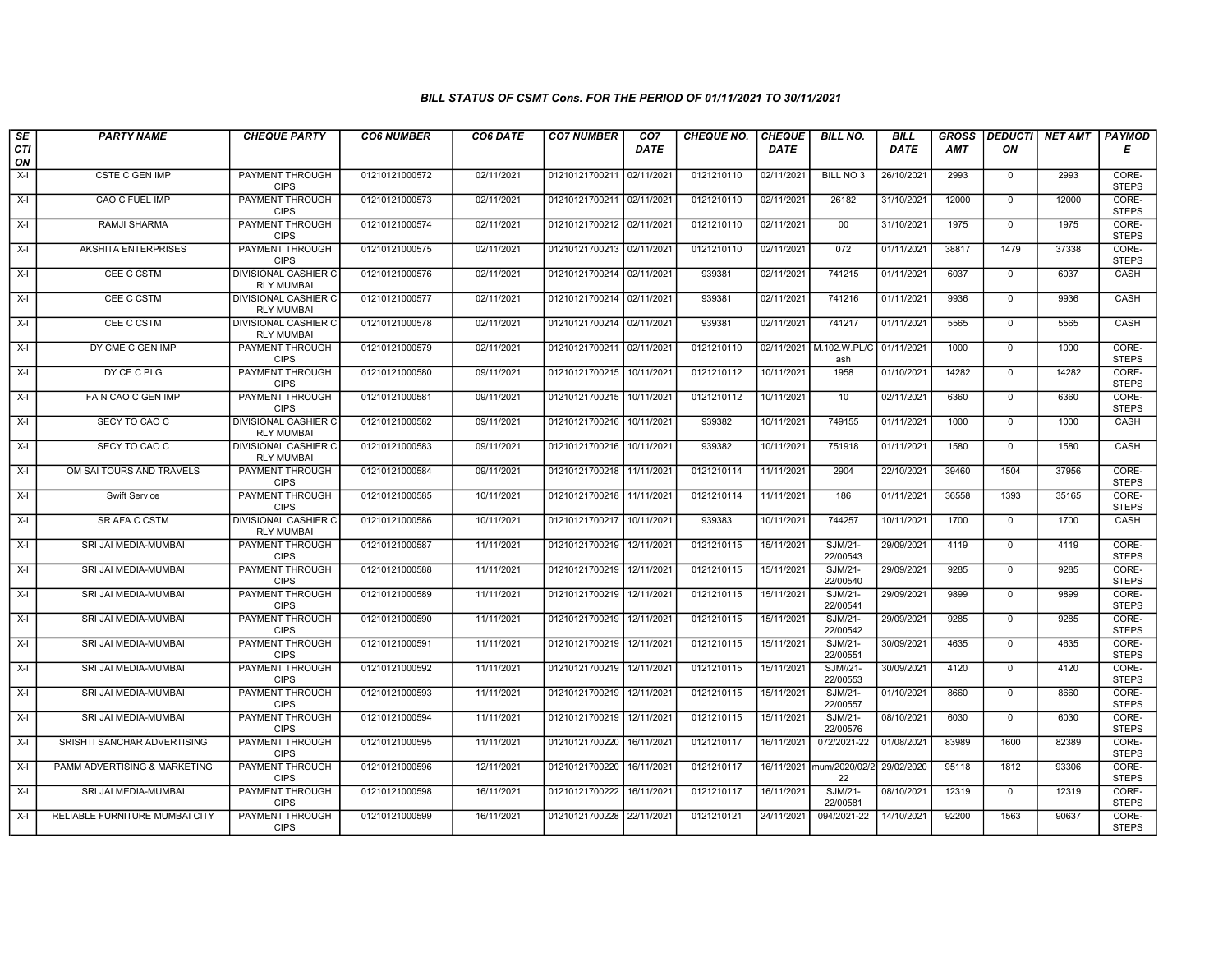## BILL STATUS OF CSMT Cons. FOR THE PERIOD OF 01/11/2021 TO 30/11/2021

| SE        | <b>PARTY NAME</b>                | <b>CHEQUE PARTY</b>                              | <b>CO6 NUMBER</b> | CO6 DATE   | <b>CO7 NUMBER</b>         | CO <sub>7</sub> | <b>CHEQUE NO.</b> | <b>CHEQUE</b> | <b>BILL NO.</b>                          | BILL        | <b>GROSS</b> | <b>DEDUCTI</b> | NET AMT | PAYMOD                |
|-----------|----------------------------------|--------------------------------------------------|-------------------|------------|---------------------------|-----------------|-------------------|---------------|------------------------------------------|-------------|--------------|----------------|---------|-----------------------|
| CTI<br>ON |                                  |                                                  |                   |            |                           | <b>DATE</b>     |                   | <b>DATE</b>   |                                          | <b>DATE</b> | <b>AMT</b>   | ON             |         | Е                     |
| $X-I$     | SRI JAI MEDIA-MUMBAI             | <b>PAYMENT THROUGH</b><br><b>CIPS</b>            | 01210121000600    | 16/11/2021 | 01210121700222 16/11/2021 |                 | 0121210117        | 16/11/2021    | SJM/21-<br>22/00614                      | 21/10/2021  | 6689.99      | 0.99           | 6689    | CORE-<br><b>STEPS</b> |
| $X-I$     | <b>BAHUCHAR TRADERS</b>          | <b>PAYMENT THROUGH</b><br><b>CIPS</b>            | 01210121000601    | 16/11/2021 | 01210121700244 29/11/2021 |                 | 0121210127        | 30/11/2021    | S01338/2021-<br>22                       | 26/10/2021  | 5968         | $\mathbf 0$    | 5968    | CORE-<br><b>STEPS</b> |
| $X-I$     | SAI SAPNA TOUR & TRAVEL SERVICES | PAYMENT THROUGH<br><b>CIPS</b>                   | 01210121000602    | 16/11/2021 | 01210121700223 16/11/2021 |                 | 0121210118        | 17/11/2021    | $\overline{9}$                           | 09/11/2021  | 37550        | 1431           | 36119   | CORE-<br><b>STEPS</b> |
| $X-I$     | <b>AKSHITA ENTERPRISES</b>       | PAYMENT THROUGH<br><b>CIPS</b>                   | 01210121000603    | 16/11/2021 | 01210121700221            | 16/11/2021      | 0121210117        | 16/11/2021    | 80                                       | 11/11/2021  | 9057         | 346            | 8711    | CORE-<br><b>STEPS</b> |
| $X-I$     | SECY TO CAO C                    | <b>DIVISIONAL CASHIER C</b><br><b>RLY MUMBAI</b> | 01210121000604    | 16/11/2021 | 01210121700224 16/11/2021 |                 | 939384            | 17/11/2021    | 749156                                   | 08/11/2021  | 26721        | $\overline{0}$ | 26721   | CASH                  |
| $X-I$     | BANSAL INDUSTRIES-NORTH WEST     | <b>PAYMENT THROUGH</b><br><b>CIPS</b>            | 01210121000605    | 16/11/2021 | 01210121700229 22/11/2021 |                 | 0121210121        | 24/11/2021    | 200912                                   | 10/11/2021  | 31500        | $\mathbf 0$    | 31500   | CORE-<br><b>STEPS</b> |
| $X-I$     | <b>MTNL Mumbai</b>               | PAYMENT THROUGH<br><b>CIPS</b>                   | 01210121000606    | 16/11/2021 | 01210121700225 18/11/2021 |                 | 0121210119        | 18/11/2021    | MLCB4130035<br>302                       | 07/10/2021  | 11405        | 510            | 10895   | CORE-<br><b>STEPS</b> |
| $X-I$     | <b>LAXMI PEST CONTROL</b>        | <b>PAYMENT THROUGH</b><br><b>CIPS</b>            | 01210121000607    | 18/11/2021 | 01210121700226 18/11/2021 |                 | 0121210119        | 18/11/2021    | 67                                       | 08/11/2021  | 5887         | $\mathbf 0$    | 5887    | CORE-<br><b>STEPS</b> |
| $X-I$     | <b>RITES LTD.</b>                | PAYMENT THROUGH<br><b>CIPS</b>                   | 01210121000609    | 18/11/2021 | 01210121700232 23/11/2021 |                 | 0121210121        |               | 24/11/2021 R2210T21/007<br>74            | 28/07/2021  | 449585       | $\overline{0}$ | 449585  | CORE-<br><b>STEPS</b> |
| $X-I$     | RITES LTD.                       | <b>PAYMENT THROUGH</b><br><b>CIPS</b>            | 01210121000610    | 18/11/2021 | 01210121700232 23/11/2021 |                 | 0121210121        |               | 24/11/2021 2705T19/2359<br>3             | 14/03/2020  | 64222        | $\mathbf 0$    | 64222   | CORE-<br><b>STEPS</b> |
| X-I       | SR AFA C CSTM                    | <b>DIVISIONAL CASHIER C</b><br><b>RLY MUMBAI</b> | 01210121000611    | 18/11/2021 | 01210121700227            | 18/11/2021      | 939385            | 19/11/2021    | 744258                                   | 18/11/2021  | 643          | $\mathbf 0$    | 643     | CASH                  |
| $X-I$     | SECY TO CAO C                    | DIVISIONAL CASHIER C<br><b>RLY MUMBAI</b>        | 01210121000612    | 19/11/2021 | 01210121700230 22/11/2021 |                 | 939386            | 24/11/2021    | 751919                                   | 16/11/2021  | 1000         | $\mathbf 0$    | 1000    | CASH                  |
| $X-I$     | CAO C GEN IMP                    | PAYMENT THROUGH<br><b>CIPS</b>                   | 01210121000613    | 19/11/2021 | 01210121700231 22/11/2021 |                 | 0121210121        | 24/11/2021    | 1443                                     | 16/10/2021  | 8426         | $\mathbf 0$    | 8426    | CORE-<br><b>STEPS</b> |
| $X-I$     | RANGIRAMANI INFRA PVT LTD        | <b>PAYMENT THROUGH</b><br><b>CIPS</b>            | 01210121000614    | 23/11/2021 | 01210121700233 23/11/2021 |                 | 0121210121        | 24/11/2021    | 648387                                   | 27/01/2020  | 17300        | $\mathbf 0$    | 17300   | CORE-<br><b>STEPS</b> |
| $X-I$     | CEE C GEN IMP                    | PAYMENT THROUGH<br><b>CIPS</b>                   | 01210121000615    | 23/11/2021 | 01210121700235 23/11/2021 |                 | 0121210121        |               | 24/11/2021 LC/326/Genera<br>$\mathbf{1}$ | 19/11/2021  | 2493         | $\Omega$       | 2493    | CORE-<br><b>STEPS</b> |
| $X-I$     | CSTE C FUEL IMP                  | PAYMENT THROUGH<br><b>CIPS</b>                   | 01210121000616    | 23/11/2021 | 01210121700235 23/11/2021 |                 | 0121210121        | 24/11/2021    | BILL NO 19                               | 02/11/2021  | 4000         | $\mathbf 0$    | 4000    | CORE-<br><b>STEPS</b> |
| $X-I$     | HEMU CONSTRUCTION ORG            | PAYMENT THROUGH<br><b>CIPS</b>                   | 01210121000617    | 23/11/2021 | 01210121700236 24/11/2021 |                 | 0121210123        | 25/11/2021    | 2311112021                               | 11/11/2021  | 44209        | 1685           | 42524   | CORE-<br><b>STEPS</b> |
| $X-I$     | SR AFA C CSTM                    | <b>DIVISIONAL CASHIER C</b><br><b>RLY MUMBAI</b> | 01210121000618    | 23/11/2021 | 01210121700234 23/11/2021 |                 | 939386            | 24/11/2021    | 744259                                   | 22/11/2021  | 643          | $\mathbf 0$    | 643     | CASH                  |
| $X-I$     | CAO C FUEL IMP                   | PAYMENT THROUGH<br><b>CIPS</b>                   | 01210121000619    | 23/11/2021 | 01210121700235 23/11/2021 |                 | 0121210121        | 24/11/2021    | 35083                                    | 03/11/2021  | 18000        | $\mathbf 0$    | 18000   | CORE-<br><b>STEPS</b> |
| $X-I$     | RITES LTD.                       | PAYMENT THROUGH<br><b>CIPS</b>                   | 01210121000620    | 23/11/2021 | 01210121700237 24/11/2021 |                 | 0121210126        | 29/11/2021    | R2210T21/006<br>37                       | 14/07/2021  | 188899       | $\mathbf 0$    | 188899  | CORE-<br><b>STEPS</b> |
| $X-I$     | <b>RITES LTD.</b>                | <b>PAYMENT THROUGH</b><br><b>CIPS</b>            | 01210121000621    | 23/11/2021 | 01210121700237 24/11/2021 |                 | 0121210126        |               | 29/11/2021 R2210T21/006<br>33            | 14/07/2021  | 159658       | $\mathbf 0$    | 159658  | CORE-<br><b>STEPS</b> |
| X-I       | <b>RITES LTD.</b>                | PAYMENT THROUGH<br><b>CIPS</b>                   | 01210121000622    | 23/11/2021 | 01210121700237 24/11/2021 |                 | 0121210126        |               | 29/11/2021 R2210T21/006<br>34            | 14/07/2021  | 125927       | $\mathbf{0}$   | 125927  | CORE-<br><b>STEPS</b> |
| $X-I$     | RITES LTD.                       | PAYMENT THROUGH<br><b>CIPS</b>                   | 01210121000623    | 23/11/2021 | 01210121700237 24/11/2021 |                 | 0121210126        | 29/11/2021    | R2210T21/006<br>39                       | 14/07/2021  | 125936       | $\mathbf 0$    | 125936  | CORE-<br><b>STEPS</b> |
| $X-I$     | SR AFA C CSTM                    | DIVISIONAL CASHIER C<br><b>RLY MUMBAI</b>        | 01210121000624    | 24/11/2021 | 01210121700238 24/11/2021 |                 | 939387            | 25/11/2021    | 744260                                   | 23/11/2021  | 3100         | $\mathbf 0$    | 3100    | CASH                  |
| $X-I$     | <b>CSTE C CSTM</b>               | DIVISIONAL CASHIER C<br><b>RLY MUMBAI</b>        | 01210121000625    | 25/11/2021 | 01210121700239 25/11/2021 |                 | 939389            | 29/11/2021    | PAY ORDER<br>774533                      | 22/11/2021  | 754          | $\Omega$       | 754     | CASH                  |
| $X-I$     | SECY TO CAO C                    | <b>DIVISIONAL CASHIER C</b><br><b>RLY MUMBAI</b> | 01210121000626    | 26/11/2021 | 01210121700240 29/11/2021 |                 | 939389            | 29/11/2021    | 751920                                   | 24/11/2021  | 1000         | $\mathsf{O}$   | 1000    | CASH                  |
| $X-I$     | SECY TO CAO C                    | DIVISIONAL CASHIER C<br><b>RLY MUMBAI</b>        | 01210121000627    | 26/11/2021 | 01210121700241 29/11/2021 |                 | 939389            | 29/11/2021    | 771767                                   | 24/11/2021  | 600          | $\mathbf 0$    | 600     | CASH                  |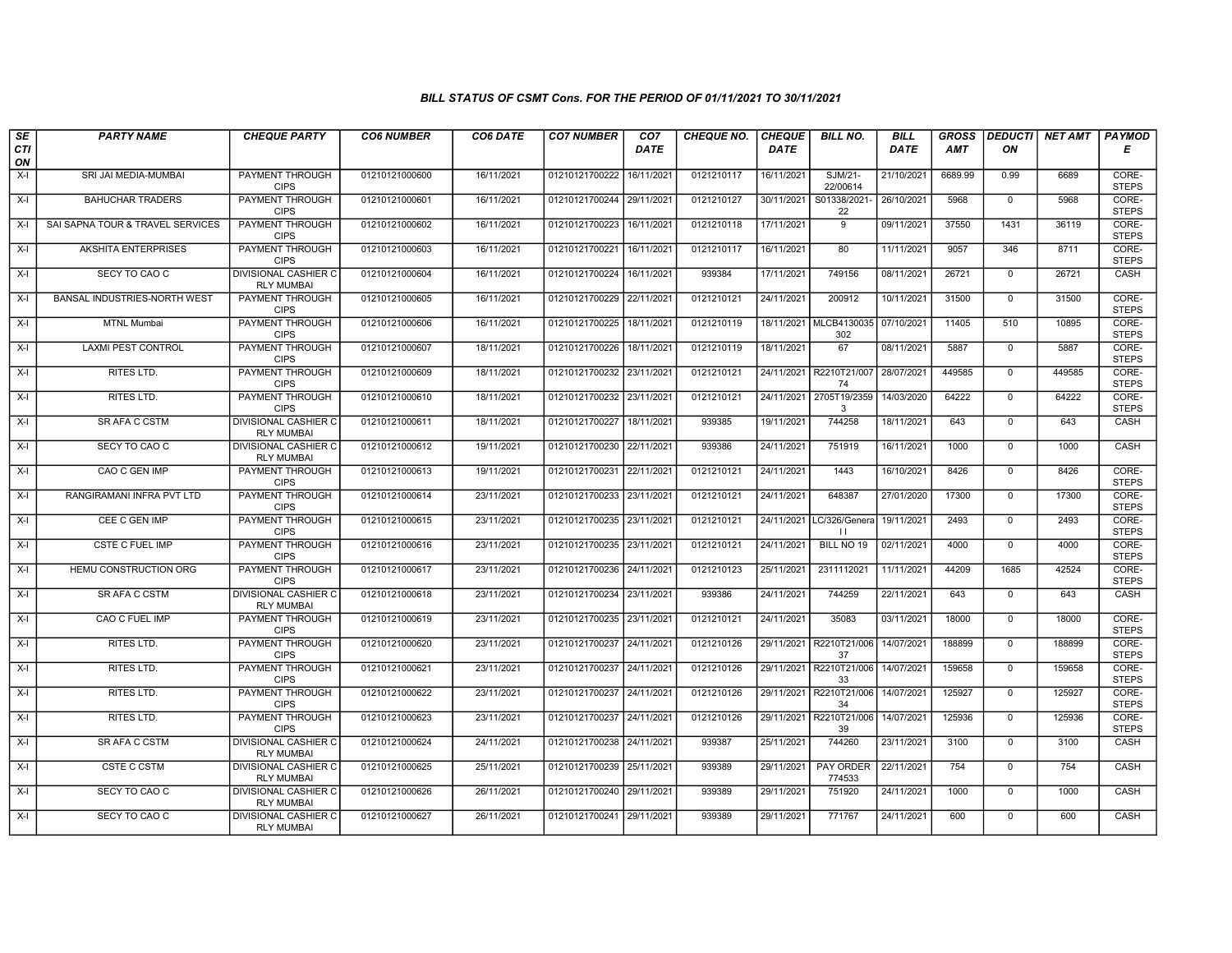## BILL STATUS OF CSMT Cons. FOR THE PERIOD OF 01/11/2021 TO 30/11/2021

| SE<br><b>CTI</b><br>ON | <b>PARTY NAME</b> | <b>CHEQUE PARTY</b>                              | <b>CO6 NUMBER</b> | CO6 DATE   | <b>CO7 NUMBER</b>         | CO <sub>7</sub><br><b>DATE</b> | <b>CHEQUE NO.</b> | <b>CHEQUE</b><br>DATE | <b>BILL NO.</b>                | <b>BILL</b><br>DATE | <b>GROSS</b><br><b>AMT</b> | <b>DEDUCTI</b><br>ON | <b>NET AMT</b> | <b>PAYMOD</b><br>Е    |
|------------------------|-------------------|--------------------------------------------------|-------------------|------------|---------------------------|--------------------------------|-------------------|-----------------------|--------------------------------|---------------------|----------------------------|----------------------|----------------|-----------------------|
| $X-I$                  | SECY TO CAO C     | <b>DIVISIONAL CASHIER C</b><br><b>RLY MUMBAI</b> | 01210121000628    | 26/11/2021 | 01210121700240 29/11/2021 |                                | 939389            | 29/11/2021            | 771768                         | 24/11/2021          | 1080                       | $\mathbf{0}$         | 1080           | CASH                  |
| $X-I$                  | SECY TO CAO C     | <b>DIVISIONAL CASHIER C</b><br><b>RLY MUMBAI</b> | 01210121000629    | 26/11/2021 | 01210121700240 29/11/2021 |                                | 939389            | 29/11/2021            | 771769                         | 24/11/2021          | 1110                       | $\mathbf{0}$         | 1110           | CASH                  |
| $X-I$                  | SECY TO CAO C     | <b>DIVISIONAL CASHIER C</b><br><b>RLY MUMBAI</b> | 01210121000630    | 26/11/2021 | 01210121700240            | 29/11/2021                     | 939389            | 29/11/2021            | 771770                         | 24/11/2021          | 1039                       | $\Omega$             | 1039           | CASH                  |
| $X-I$                  | SECY TO CAO C     | <b>DIVISIONAL CASHIER C</b><br><b>RLY MUMBAI</b> | 01210121000631    | 26/11/2021 | 01210121700240            | 29/11/2021                     | 939389            | 29/11/2021            | 771771                         | 24/11/2021          | 1022                       | $\Omega$             | 1022           | CASH                  |
| $X-I$                  | SECY TO CAO C     | <b>DIVISIONAL CASHIER C</b><br><b>RLY MUMBAI</b> | 01210121000632    | 26/11/2021 | 01210121700240            | 29/11/2021                     | 939389            | 29/11/2021            | 771772                         | 24/11/2021          | 3240                       | $\mathbf{0}$         | 3240           | CASH                  |
| $X-I$                  | SECY TO CAO C     | <b>DIVISIONAL CASHIER C</b><br><b>RLY MUMBAI</b> | 01210121000633    | 26/11/2021 | 01210121700240 29/11/2021 |                                | 939389            | 29/11/2021            | 771773                         | 24/11/2021          | 3000                       | $\Omega$             | 3000           | CASH                  |
| $X-I$                  | DY CME C GEN IMP  | PAYMENT THROUGH<br><b>CIPS</b>                   | 01210121000634    | 26/11/2021 | 01210121700242 29/11/202  |                                | 0121210126        | 29/11/2021            | M.102.W.PL/C<br>ash            | 24/11/2021          | 1000                       | $\Omega$             | 1000           | CORE-<br><b>STEPS</b> |
| $X-I$                  | RITES LTD.        | PAYMENT THROUGH<br><b>CIPS</b>                   | 01210121000637    | 26/11/2021 | 01210121700243 29/11/2021 |                                | 0121210127        | 30/11/2021            | R2705T21/115<br>99             | 11/10/2021          | 330387                     | $\Omega$             | 330387         | CORE-<br><b>STEPS</b> |
| $X-I$                  | <b>RITES LTD.</b> | <b>PAYMENT THROUGH</b><br><b>CIPS</b>            | 01210121000638    | 26/11/2021 | 01210121700243 29/11/2021 |                                | 0121210127        | 30/11/2021            | R2705T21/110<br>72             | 29/09/2021          | 330387                     | $\Omega$             | 330387         | CORE-<br><b>STEPS</b> |
| $X-I$                  | <b>RITES LTD.</b> | <b>PAYMENT THROUGH</b><br><b>CIPS</b>            | 01210121000639    | 26/11/2021 | 01210121700243 29/11/2021 |                                | 0121210127        |                       | 30/11/2021 R2705T21/010<br>05  | 23/04/2021          | 103075                     | $\Omega$             | 103075         | CORE-<br><b>STEPS</b> |
| $X-I$                  | RITES LTD.        | PAYMENT THROUGH<br><b>CIPS</b>                   | 01210121000641    | 26/11/2021 | 01210121700243 29/11/2021 |                                | 0121210127        | 30/11/2021            | 2705T20/0755<br>$\overline{2}$ | 24/09/2020          | 126158                     | $\Omega$             | 126158         | CORE-<br><b>STEPS</b> |
| $X-I$                  | RITES LTD.        | PAYMENT THROUGH<br><b>CIPS</b>                   | 01210121000642    | 26/11/2021 | 01210121700243            | 29/11/2021                     | 0121210127        | 30/11/2021            | 2705T20/0603                   | 29/08/2020          | 144501                     | $\Omega$             | 144501         | CORE-<br><b>STEPS</b> |
| $X-I$                  | <b>RITES LTD.</b> | PAYMENT THROUGH<br><b>CIPS</b>                   | 01210121000643    | 29/11/2021 | 01210121700243 29/11/2021 |                                | 0121210127        | 30/11/2021            | 2705T20/0054<br>5              | 23/04/2020          | 164943                     | $\Omega$             | 164943         | CORE-<br><b>STEPS</b> |
| $X-I$                  | <b>RITES LTD.</b> | <b>PAYMENT THROUGH</b><br><b>CIPS</b>            | 01210121000644    | 29/11/2021 | 01210121700243 29/11/2021 |                                | 0121210127        | 30/11/2021            | 0708T20/0459<br>$\Omega$       | 30/06/2020          | 819691                     | $\Omega$             | 819691         | CORE-<br><b>STEPS</b> |
| $X-I$                  | RITES LTD.        | PAYMENT THROUGH<br><b>CIPS</b>                   | 01210121000645    | 29/11/2021 | 01210121700243 29/11/2021 |                                | 0121210127        | 30/11/2021            | R2705T20/188<br>71             | 24/03/2021          | 196535                     | $^{\circ}$           | 196535         | CORE-<br><b>STEPS</b> |
| $X-I$                  | RITES LTD.        | <b>PAYMENT THROUGH</b><br><b>CIPS</b>            | 01210121000646    | 29/11/2021 | 01210121700243 29/11/2021 |                                | 0121210127        | 30/11/2021            | 2705T20/0021                   | 18/04/2020          | 222797                     | $\Omega$             | 222797         | CORE-<br><b>STEPS</b> |